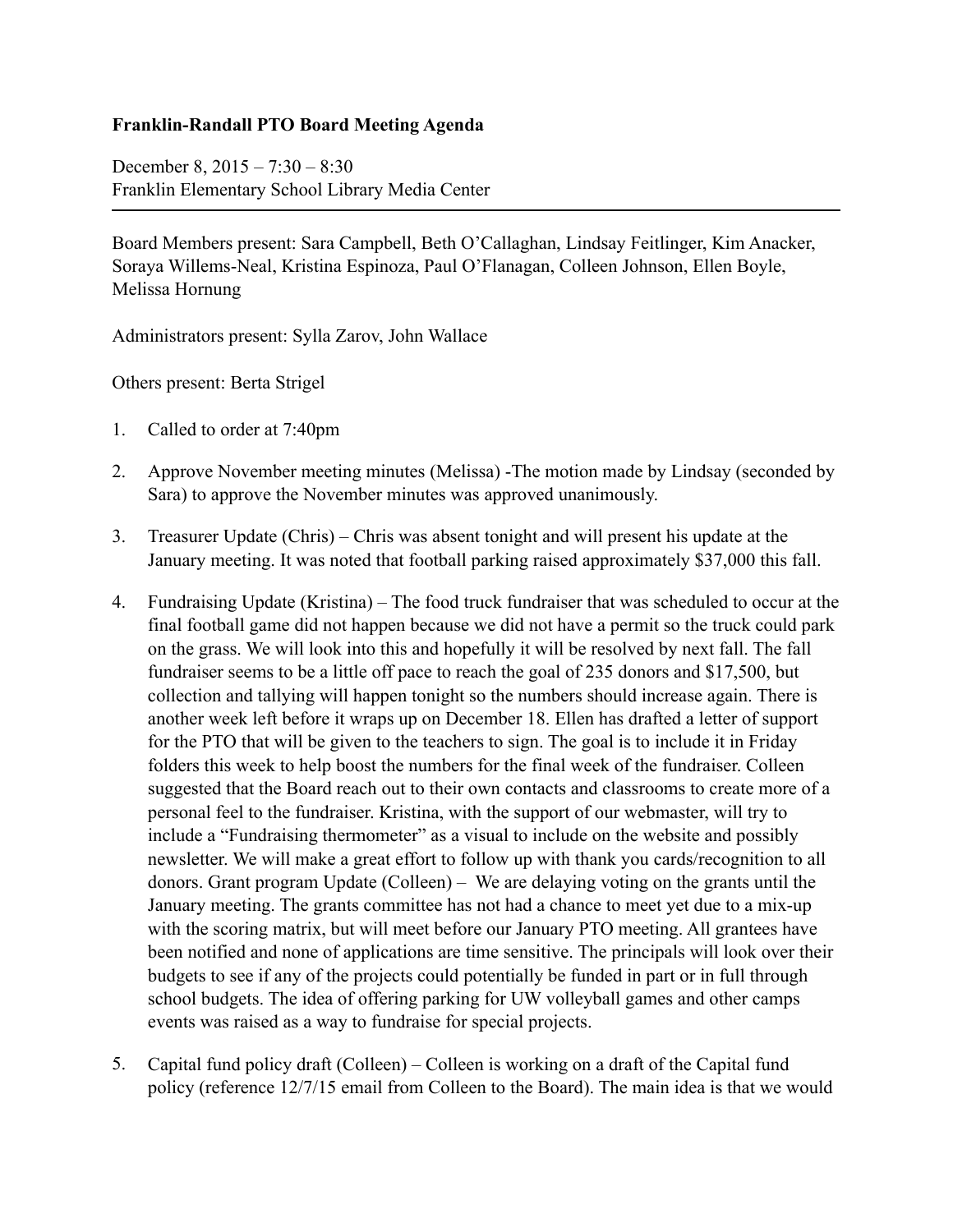separate small and large grants, with the smaller grant requests going through the traditional grant cycle, "mini grants," and the larger ones though the Capital fund, "challenge grants." The hope is that the larger challenge grants could leverage external funding opportunities (matching grants or fundraising). We would like to discuss possible approved fundraising options and guidelines. Should we direct some funds first to the endowment for each school before we decide on an amount available each year? Some questions raised were if groups would need some up-front capital before they are able to begin the fundraising process on their own. Also applicants might be deterred to apply for such a grant if they knew they would have to do extra fundraising. How can we as a Board balance being responsive yet guiding choices and maximizing our time. Can we sustain two separate grant cycles a year? The goal of the Board is to create a strong, fair, and equitable capital fund policy that the Board can use far into the future. Colleen, Lindsay, Chris and Beth will meet to discuss this further and bring it to the Board to review next month. Input is welcome. Please join the group if you are interested in helping to draft the policy.

## 6. PEG and Committee Reports

- a. Parent Empowerment Group updates (Tonya, Ellen, Reesie) The groups have their December meetings coming up. It was decided at the Hmong PEG that they would prefer to keep the end of the year PEG picnic and the International Dinner as two separate events. A Hmong cooking class will be offered in the late winter (possibly February) during a regular PEG meeting at Bayview. Attendees would be invited to eat dinner with the group and then learn how to make egg rolls. At the last Latino PEG meeting the families filled out surveys and broke into small groups to generate ideas for meeting topics. The December meeting will focus on nutrition and also include a Las Posadas celebration. Reesie was unable to attend the Board meeting but will present an update on the African American PEG in January.
- b. Technology Committee updates (Lindsay  $\&$  Sara) Rough estimates for two projects were given. Providing presentation stations to all classrooms at Franklin would cost about \$20,000 (13 stations). Providing Chromebooks for Randall would cost about \$27,000 (364 Chromebooks). It was suggested that the Board look into a "Foundation for the Future" grant funded by the Foundation for Madison's Public Schools. The deadline to apply is early January, 2016.
- c. Equity and Inclusion Committee (Colleen) We ran out of time to discuss this, but an update was provided during the membership meeting. See those minutes for details.
- d. Health and Wellness Committee and Franklin Play Yard (Colleen) We ran out of time to discuss this, but an update was provided during the membership meeting. See those minutes for details.